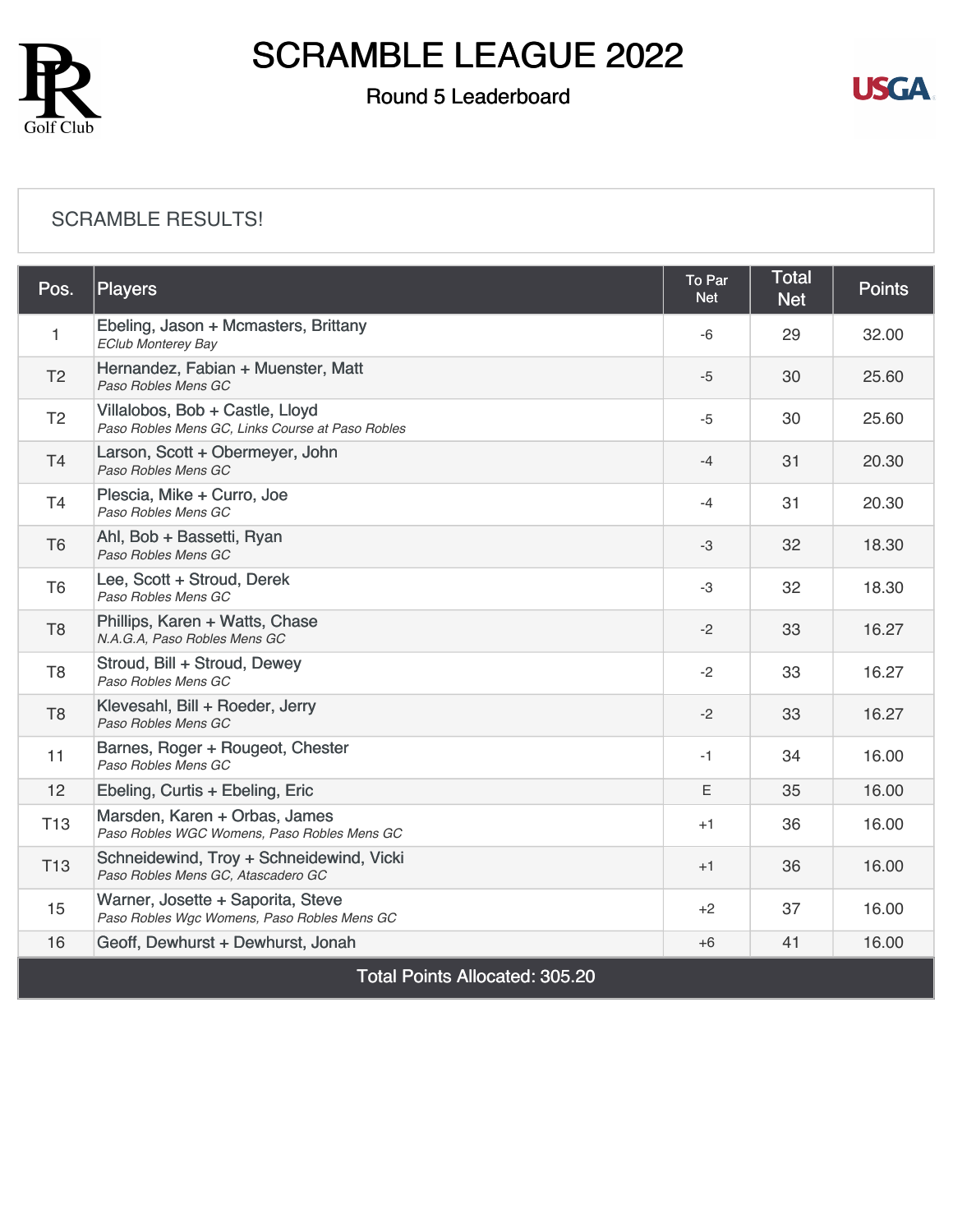

### Round 5 Leaderboard



#### [GROSS SKINS!](https://cdn2.golfgenius.com/v2tournaments/8346818814419189627?called_from=&round_index=5)

| Players                                                | <b>Skins</b> | <b>Purse</b> | <b>Details</b>           |
|--------------------------------------------------------|--------------|--------------|--------------------------|
| Lee, Scott + Stroud, Derek<br>Paso Robles Mens GC      | 2            | \$106.67     | Birdie on 2, Birdie on 9 |
| Larson, Scott + Obermeyer, John<br>Paso Robles Mens GC |              | \$53.33      | Birdie on 7              |

Total Purse Allocated: \$160.00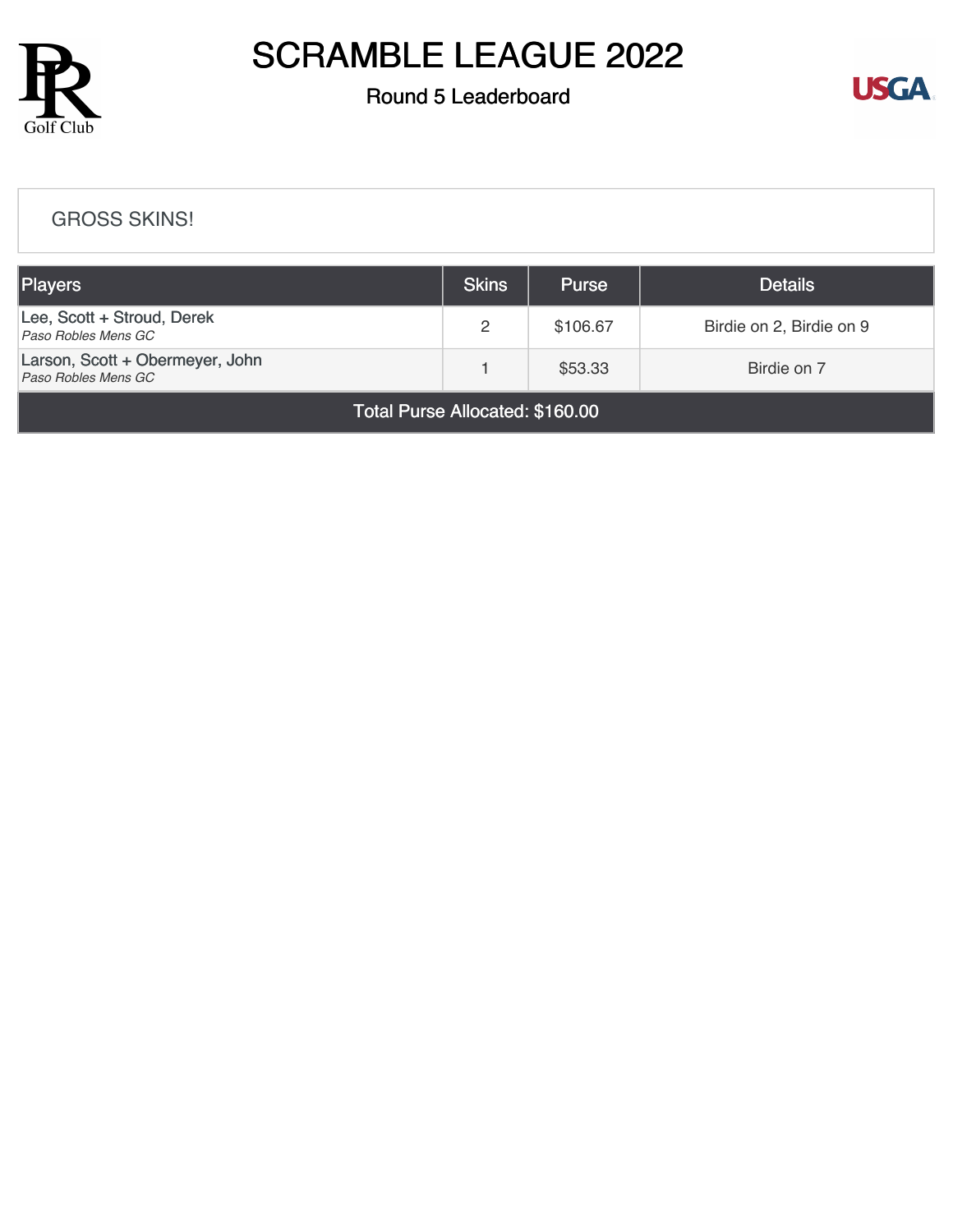

#### Round 5 Leaderboard



# [NET SKINS!](https://cdn2.golfgenius.com/v2tournaments/8346820050497355644?called_from=&round_index=5) Players Skins Purse Details [Lee, Scott + Stroud, Derek](https://cdn2.golfgenius.com/tournaments2/details/8347556045454884648) Lee, Scott + Stroud, Derek<br>
Paso Robles Mens GC<br>
Paso Robles Mens GC Total Purse Allocated: \$160.00